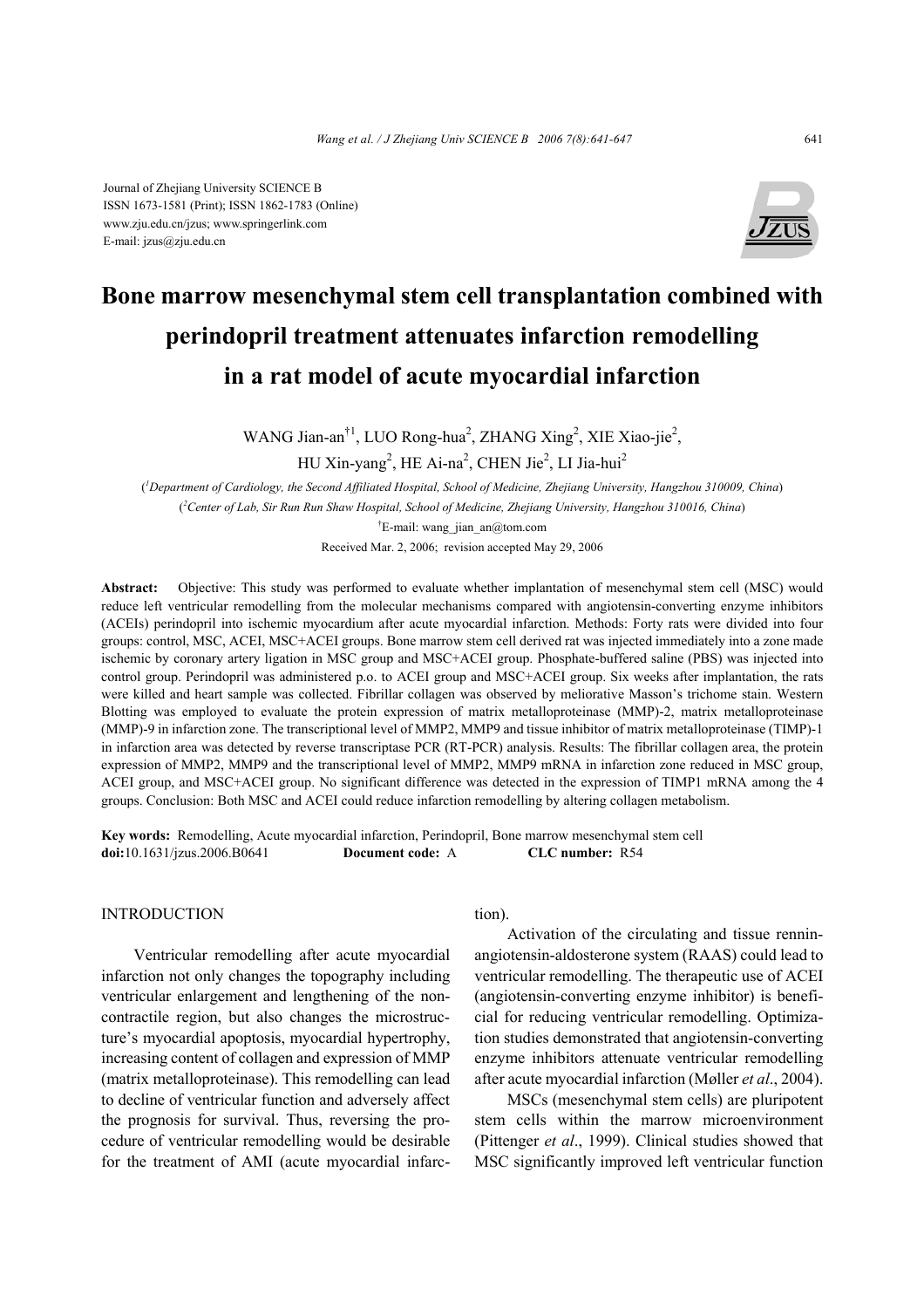after intracoronary injection of patient with AMI (Strauer *et al*., 2001). However, little information is available about the infarction remodelling after bone marrow mesenchymal stem cell transplantiation. The purpose of this study was to investigate: (1) whether transplantation of MSC could reduce the fibrillar collagen content, the expression of MMP as compared to treatment of ACEI; (2) whether transplantation of MSC could enhance the beneficial effect of ACEI in reducing ventricular remodelling.

# MATERIALS AND METHODS

#### **Preparation of MSC**

The experimental rats were anesthetized with intraperitoneal injection of 4% chloral hydrate solution (1 ml/100 g). Tibia and thigh bones were collected and pulverized, then transferred to a sterile tube and mixed with 5 ml phosphate-buffered saline (PBS) solution containing 7500 U heparin, then added into Dulbcco's Modified Eagle Medium (DMEM). The tube was centrifuged at 900×g for 20 min. The cell suspension was loaded on Lympholyte solution. The cells were centrifuged at 900×g for 25 min. The middle one third of total volume were transferred into a tube containing DMEM, and centrifuged at  $900 \times g$ for 25 min. The cell pellet was then resuspended in culture medium and seeded in culture flasks, and maintained at 37  $\degree$ C in 5% CO<sub>2</sub> humidified air. After washing off the unattached cells during the period of 48 h, the adherent cells were cultured in DMEM containing 20% fetal bovine serum and antibiotics. The medium was changed once every 5 d.

## **DAPI labelling**

When MSCs completely occupied the flask bottom, they were incubated in medium containing DAPI (4'6-diamidino-2-phenylindole, 50 µg/ml, Sigma, USA) for 24 h. They removed from the culture bottles using 0.25% trypsin, neutralized with culture medium, and collected by centrifugation at 900×g for 5 min, and then suspended in PBS at concentration of  $10^7$  cells in 150 µl for transplantation.

### **Experimental model**

Forty adult male Sprague Dawley (SD) rats (200~260 g) were enrolled in. AMI model were made by ligation of the left anterior descending coronary artery. The rats were anesthetized with 4% chloral hydrate solution (1 ml/100 g) by intraperitoneal injection, then intubated with 18G tube, and put in room with air ventilated by using animal ventilator. A thoracotomy was performed, the left anterior descending artery was ligated.

#### **MSC implantation into ischemic myocardium**

Forty rats were divided into four groups: control, MSC, ACEI, MSC+ACEI groups. PBS was injected into rat in control group and ACEI group. Perindopril was administered (p.o. 2 mg/(kg body weight)) to ACEI group, and MSC+ACEI group.

PBS medium containing MSC (total  $10^7$  cells, 3 sites×0.05 ml per site) or medium alone was injected into the left anterior descending coronary artery risk area (ischemic border) with a 24-gauge needle. Six weeks after MSC implantation, the rats were killed and tissue samples from ischemic area were collected.

## **Histology**

Tissue samples from the infraction area were collected at 6 weeks after transplantation and fixed in 4% PBS formaldehyde for histological study. The samples were embedded and cut to yield 10-µm thick sections and stained with meliorative Masson's trichome stain. Interstitial fibrosis was stained blue. Some samples were frozened and cut into 4-um thick sections, then observed under the fluorescence microscopy.

#### **Western Blotting**

Frozen hearts were crushed with a mortar and pestle, at liquid nitrogen temperature and homogenized by vibration in solution containing PMSF. The homogenate was centrifuged at  $12000 \times g$  at 4 °C for 25 min, and the deposition was collected and stored at  $-80$  °C.

Eighty micrograms of protein from rat heart homogenate was denatured in boiling water for 5 min and added to 10% SDS-PAGE and then transferred to polyvinylidene difluoride membranes. Membranes were blocked overnight with  $5\%$  (w/v) dry milk solution containing 10 mmol/L Tri-Cl, pH 8.0, 150 mmol/L NaCl and 0.05% Tween 20 (TBST) before incubation with primary antibodies diluted in TBST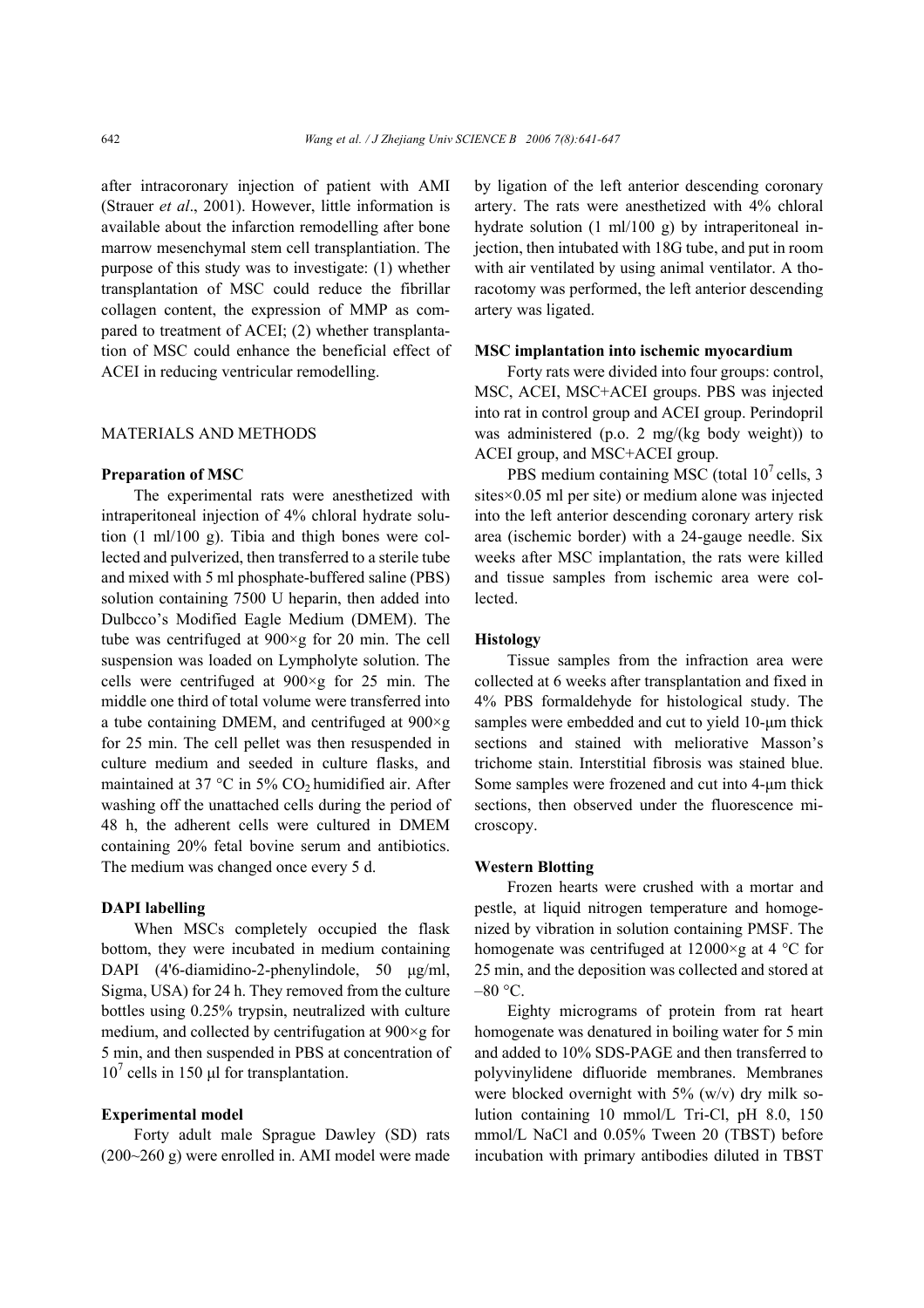(1:200 for MMP2 and MMP9; 1:1000 for β-actin). After washing, the membranes were incubated 1 h with secondary antibody diluted 1:5000 in TBST, and the labelled proteins were detected by using enhanced chemiluminescence reagents and exposed to film (Kodak, USA).

## **RT-PCR**

The frozen hearts were crushed with a mortar and pestle at liquid nitrogen temperature. Total RNA was extracted with Trizol reagent (Gibco, USA) according to the manufacturer's instructions and quantitated by absorbance at 260 nm. The reaction volume of reverse transcription polymerase chain reaction was 25 µl. Reaction temperature was set at 42 °C for 30 min. The total reaction volume was 25 µl for PCR reaction. Primers sequences are shown in Table 1. β-actin was used as the internal standard. PCR amplification was carried out in a volume of 25 µl containing 2 µl of the template, 2.5 µl PCR buffer  $(10\times)$  and 0.2 µl Taq polymerase, 2.5 mmol/L of each dNTP (TaKaRa, 2.5 mmol/L),  $1.5 \text{ µl MgCl}_2$  (25 mmol/L, promega), 1  $\mu$ l Primers (10  $\mu$ mol/L, forward and reverse each).

# **Detection of PCR products**

Ten microlitres of each reaction product mixed with 2 µl of 6×loading buffer was fractionated on 1.7% agarose gel. DNA Marker DL2000 (TaKaRa 300 ng/5 µl).

## **Statistical analysis**

Numerical data were presented as mean±*SD*. Comparisons among groups were performed with one-way ANOVA and LSD comparison. Statistical significance was accepted while the null hypothesis was rejected at *P*<0.05.

# **RESULTS**

Cultivated bone marrow mesenchymal stem cells were observed under phase contrast microscope. The cells displayed spindle-shape and adhered to the bottom of the flask (Fig.1).

DAPI-labeled (blue) label retaining cells were considered as the transplantation cells. Under the fluorescence microscopy, we observed that DAPI-labelled (blue) MSC was detected in the ischemic portion of the myocardium six weeks after implantation (Fig.2).

### **Changes of collagen fibre in the myocardium**

Masson's trichrome staining revealed that collagen (blue) existed in the ischemic area (Fig.3). The area of collagen was decreased in MSC+ACEI group (Fig.3a), ACEI group (Fig.3b), MSC group (Fig.3c) compared with PBS group (Fig.3d).

# **MMP2 and MMP9 expression in the infraction area (Western Blotting)**

MMP2 and MMP9 were highly expressed in the infraction area in the PBS group. The Western Blotting for MMP2 and MMP9 showed the band of 72 kDa and 92 kDa respectively. The band of 72 kDa was barely seen in the MSC+ACEI group. MMP2 expression was also reduced by the MSC and ACEI. MSC (Fig.4), ACEI and MSC+ACEI lowered MMP9 expression.

# **MMP2, MMP9 and TIMP1 expression in the infraction area (RT-PCR)**

The PCR products of MMP2, MMP9 and TIMP1 were observed at the expected locations on agarose gels (Fig.5). Statistical analysis indicated that the

| Table 1 Primer sequences used |         |                                |                  |             |  |  |  |
|-------------------------------|---------|--------------------------------|------------------|-------------|--|--|--|
| Primer<br>Direction           |         | Sequence $(5'$ to $3')$        | $T_{\rm m}$ (°C) | Size $(bp)$ |  |  |  |
| MMP <sub>2</sub>              | Forward | AGGACAAGTGGTCCGCGTAAAG         | 59               | 510         |  |  |  |
|                               | Reverse | <b>CCACTTCCGGTCATCATCGTAGT</b> |                  |             |  |  |  |
| MMP9                          | Forward | GGGAACGTATCTGGAAATTCG          | 57               | 520         |  |  |  |
|                               | Reverse | CAGAACCGACCCTACAAAGTTG         |                  |             |  |  |  |
| TIMP1                         | Forward | <b>GACTAAGATGCTCAAAGGATTCG</b> | 58               | 360         |  |  |  |
|                               | Reverse | ATCGCTCTGGTAGCCCTTCT           |                  |             |  |  |  |
| $\beta$ -actin                | Forward | ATATCGCTGCGCTCGTCGTC           | 58               | 760         |  |  |  |
|                               | Reverse | GCATCGGAACCGCTCATTGC           |                  |             |  |  |  |

**Table 1 Primer sequences used** 

Note: Cycling parameters: one cycle of 5 min at 95 °C; 32 cycles of 30 s at 95 °C,  $\overline{30 \text{ s}}$  at 57~60 °C and 30 s at 72 °C; and a final extension at 72 °C for 7 min, then preserve at 4 °C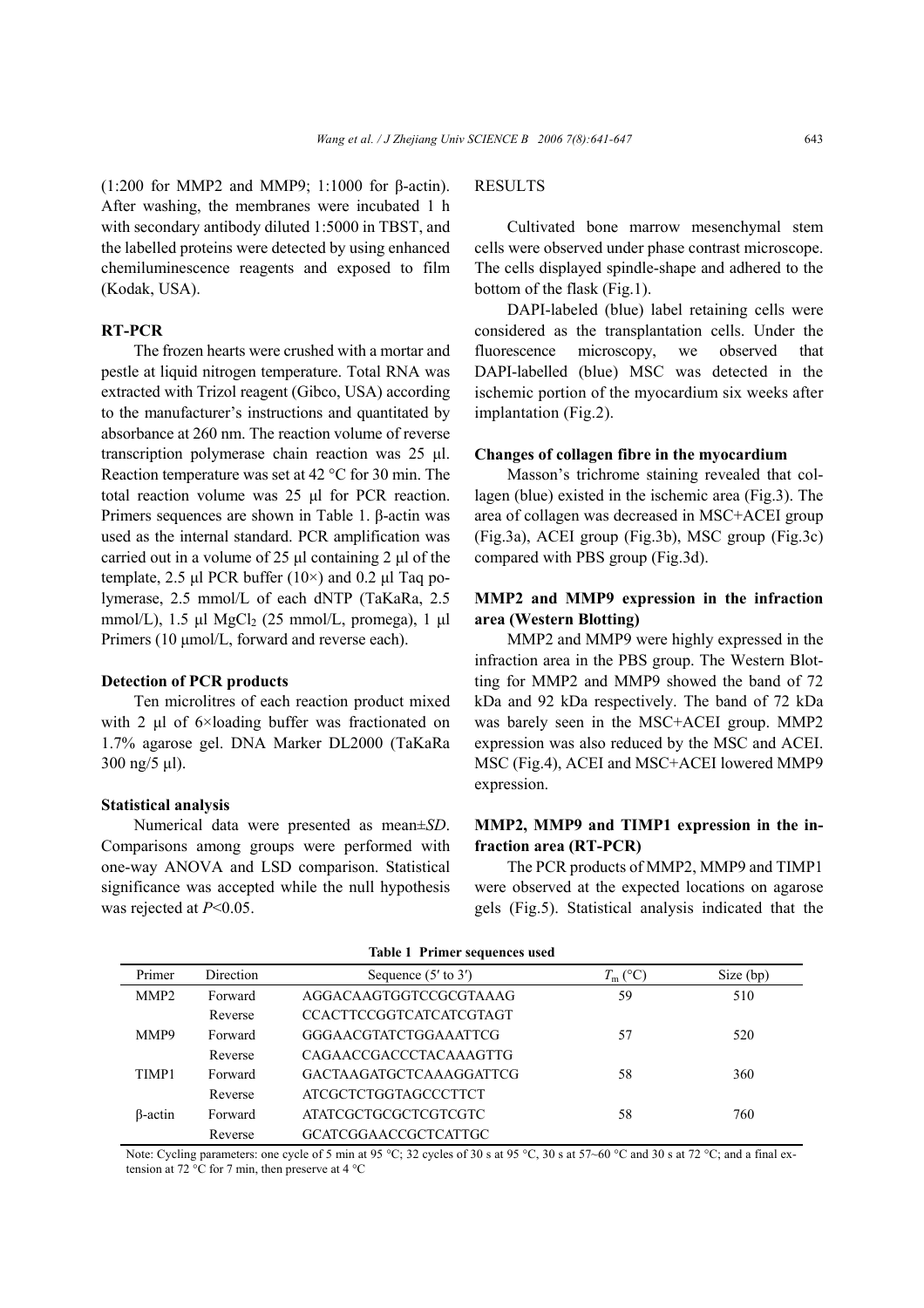expression of MMP2, MMP9 mRNA in 3 treatment groups was significant different from that in the control group. In the MSC+ACEI, ACEI, MSC and PBS groups, the densitometry ratio of MMP2/β-actin was 0.43 $\pm$ 0.20, 0.45 $\pm$ 0.19, 0.46 $\pm$ 0.14 and 0.78 $\pm$ 0.22, respectively (*P*<0.05), the densitometry ratio of MMP9/



**Fig.1 Biological features of cultivated bone marrow mesenchymal stem cell under inverted phase contrast microscope** 





β-actin was 0.40±0.13, 0.51±0.10, 0.48±0.09, and  $0.70\pm0.20$ , respectively ( $P<0.05$ ). However, no significant difference was detected in the expression of TIMP1 mRNA among the 4 groups (Table 2).

Both MSC and ACEI could lower MMP2 and MMP9 expression.



**Fig.2 Six weeks after implantation, DAPI-labelled (blue) MSC was detected in the ischemic portion of the myocardium** 





**Fig.3 Masson's trichrome staining of left ventricular tissue of rat in infraction area among 4 group (magnification, ×40). Masson's trichrome stain was used to identify alterations of collagen in infraction area. (a) MSC+ACEI group; (b) ACEI group; (c) MSC group; (d) Control group** 

**Table 2 Comparison of MMP2, MMP9 and TIMP1 expression in the infraction area in different groups after six weeks** 

|                                                                                                   | MSC+ACEI                     | ACEI                | MSC.                         | <b>PBS</b>      |  |  |  |
|---------------------------------------------------------------------------------------------------|------------------------------|---------------------|------------------------------|-----------------|--|--|--|
| $MMP2/B$ -actin                                                                                   | $0.43 \pm 0.20^*$            | $0.45 \pm 0.19^*$   | $0.46 \pm 0.14^*$            | $0.78 \pm 0.22$ |  |  |  |
| MMP9/ $\beta$ -actin                                                                              | $0.40 \pm 0.13$ <sup>#</sup> | $0.51 \pm 0.10^{#}$ | $0.48 \pm 0.09$ <sup>#</sup> | $0.70 \pm 0.20$ |  |  |  |
| $TIMP1/B\text{-}action$                                                                           | $1.31 \pm 0.53$              | $1.17\pm0.40$       | $0.93\pm0.19$                | $1.10 \pm 0.33$ |  |  |  |
| MMP2/ $\beta$ -actin, P<0.05 vs the PBS group; $\#$ MMP9/ $\beta$ -actin, P<0.05 vs the PBS group |                              |                     |                              |                 |  |  |  |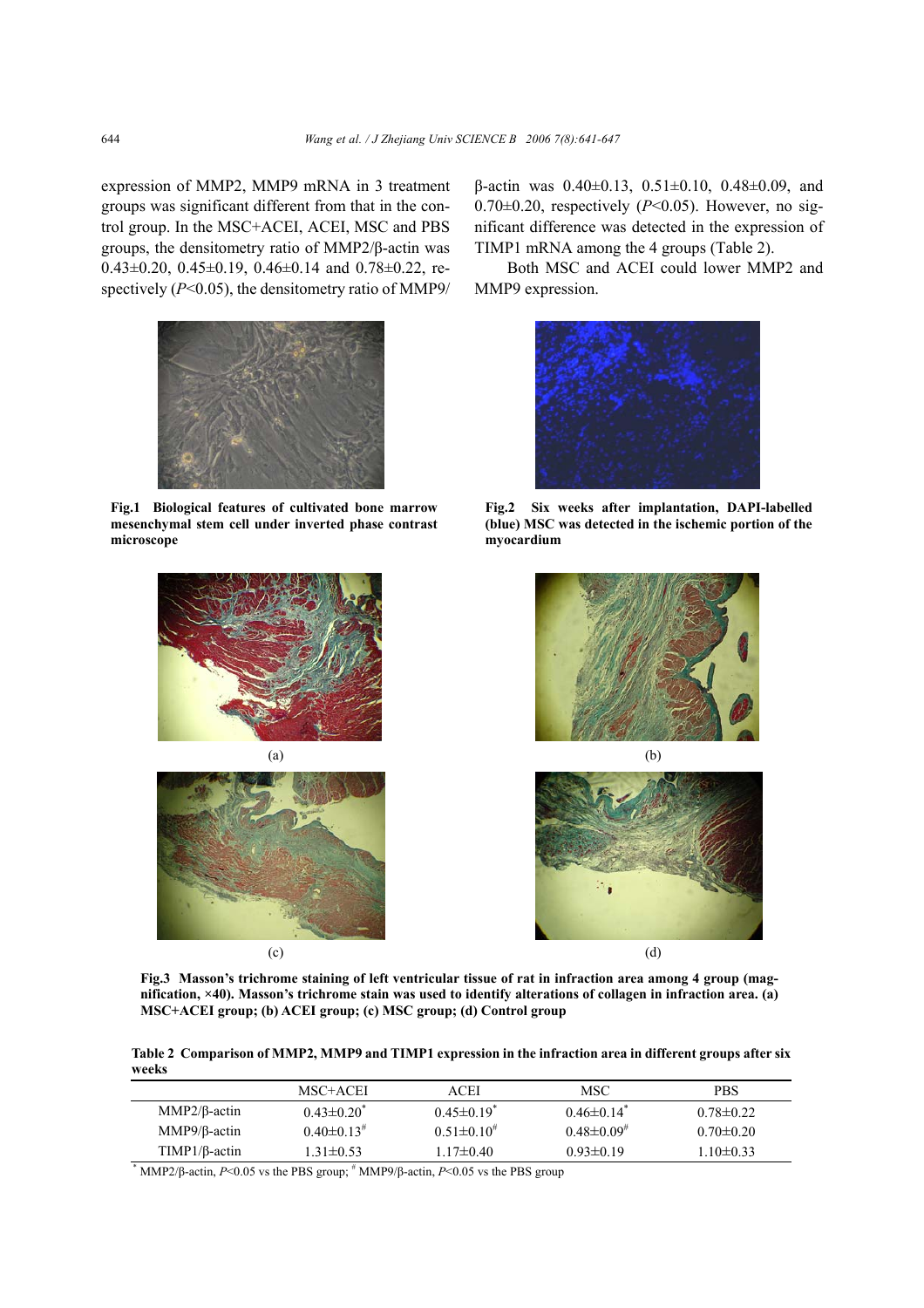

#### **Fig.4 Expression of MMP2 and MMP9 in infraction area six weeks after implantation**

Lane 1: MSC+ACEI group; Lane 2: ACEI group; Lane 3: MSC group; Lane 4: Control group

# **DISCUSSION**

Structural cardiac remodelling involves hypertrophy of the non-infarction area and lengthening of the infarction region after acute myocardial infarction. It has been suggested that alternation of fibrillar collagen content and activation of MMPs induce lengthening of the infarction region. In acute myocardial infarction patients, myocardial fibrillar collagen was degraded by matrix metalloproteinases. The level of MMP transcription may affect infracted area healing and LV (left ventricular) remodelling. If the fibrillar collagen increased, activation of MMP was increased, then lead to pathological left ventricular remodelling. Decrease of MMP activity may facilitate collagen accumulation. Myocardial MMP activation shows a time-dependent spectrum with the development of pressure-overload (Mujumdar and Tyagi, 1999). Garcia *et al*.(2005) studied the relation between abnormal cell wall motion and stimulation of MMP in left ventricle by electric stimulates atrial and ventricular sites of five open-chest anesthetized dogs, and found that dyskinesia induced by epicardial activation stimulates MMP activity in the heart.

MMPs play a pivotal role in tissue remodelling processes. MMP activity was upregulated during MI



**Fig.5 PCR reaction product revealed by agarose gel electrophoresis (upper) and relative contents of (a) MMP2, (b) MMP9 and (c) TIMP1 mRNA to β-actin values are expressed as mean±***SD* **(lower).** 

M: DNA marker; Lane 1: MSC+ACEI group; Lane 2: ACEI group; Lane 3: MSC group; Lane 4: Control group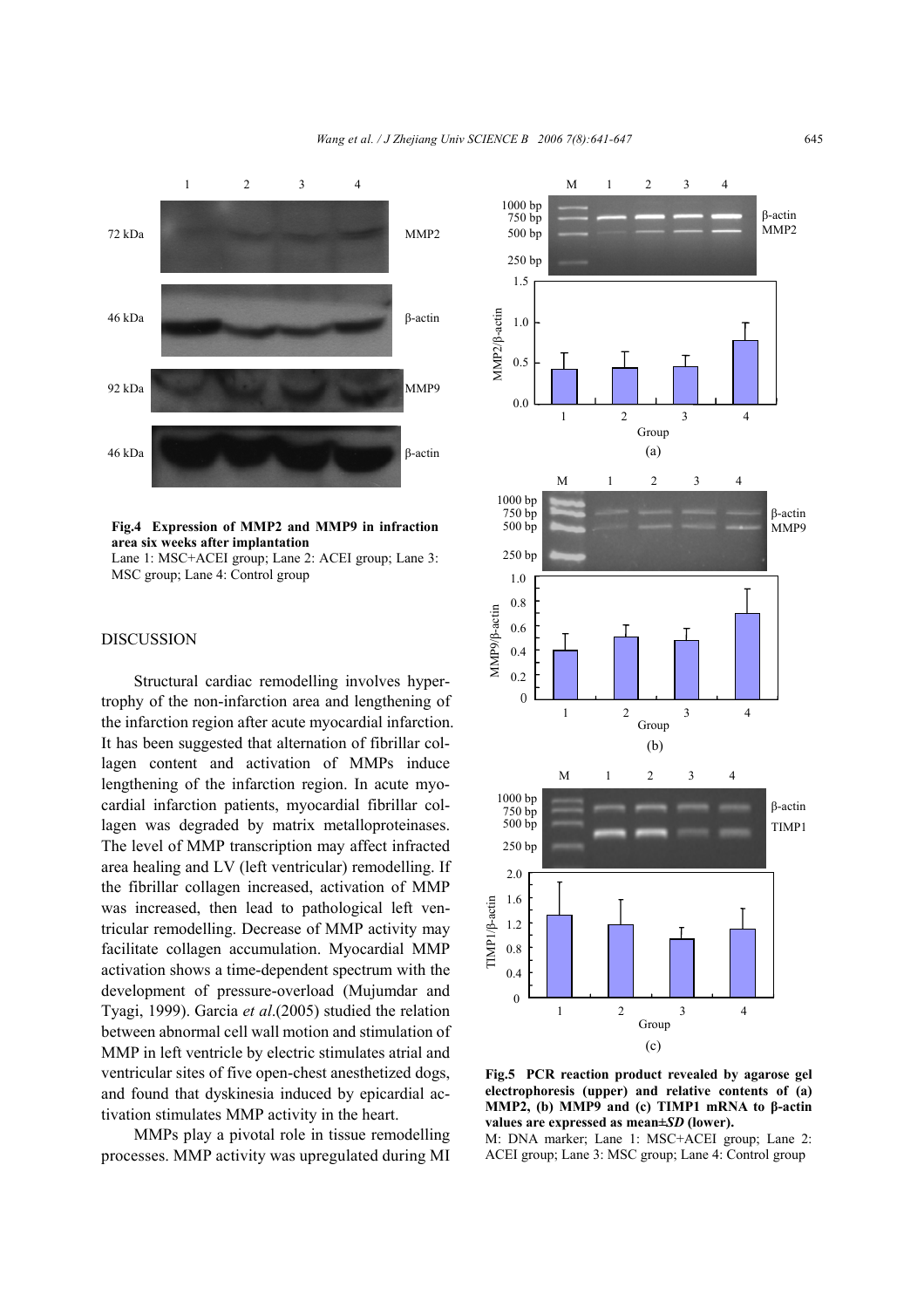(myocardial infarction). This process was regulated by several cytokines. Cytokine tumor necrosis factor (TNF) alpha may relate to left ventricular remodelling. Yang and co-workers studied the changes of plasma levels of TNF alpha and matrix metalloproteinase-2,3,9 (MMP-2,3,9) expressions in myocardium of congestive heart failure (CHF) patients and found plasma levels of TNF alpha increased in patients with CHF. The expressions of MMP-2,3,9 were significantly increased in patients with CHF compare to controls. This effect support that TNF alpha might mediate the upregulation of MMP (Yang *et al*., 2004). TNF alpha increased human atrial myofibroblast proliferation and MMP9 secretion predominantly via the TNF-R1 receptor (Porter *et al*., 2004). Xie *et al*.(2004)'s experimental research on regulation of MMP2 and MMP9 expression and activity in adult rat cardiac fibroblasts in response to interleukin-1 beta and demonstrated that activation of ERK1/2 and JNKs play a pivotal role in the regulation of MMP9 expression and activity; activation of NF-kappaB stimulates expression of MMP2 and MMP9.

TIMP is an inhibitor of MMP. Four different TIMP species have been identified. TIMP binds to activated MMPs in 1:1 ratio (Spinale, 2002). TIMP1 knock-out mice developed more large left ventricular end-diastolic volume and mass compare to wild-type mice. Whereas left ventricular systolic pressure and cardiac output were similar in both group. Myocardial fibrillar collagen content was reduced in TIMP1 knock-out mice (Roten *et al*., 2000). In TIMP1-deficient mice, left ventricular remodelling process accelerated after myocardial infarction, which demonstrated that myocardial TIMP1 plays a regulatory role in post-MI remodelling (Ikonomidis *et al*., 2005; Roten *et al*., 2000). If MMP1 increased but TIMP1 did not, left ventricular dysfunction and dilatation would occur (Papadopoulos *et al*., 2005). In spontaneously hypertensive rat model, it could be found that myocardial TIMP levels decreased while MMP activity increased in the process of decompensation to LV failure.

Bone marrow contains hematopoietic stem cell and mesenchymal stem cell, with the latter having the capacity of self-renewal and differentiation into multiple lineages, whether MSC could differentiate into cardiac cell is still in controversy. Many experts consider that MSC would infuse into cardiac cell. Earlier studies showed that transplantation of MSC improves heart function (Chen *et al*., 2004). However, little information is available on the effect of MSC on ventricular remodelling after acute myocardial infarction.

Does MSC attenuate the degree of LV remodelling? If so, what is the underlying molecular mechanism of that process? Recent clinical and experimental studies imply MSC transplantation significantly improved left ventricular function after AMI. Our study tested the hypothesis that MSC attenuates the degree of LV remodelling by altering the expression of MMPs. Xu *et al*.(2005) reported that MSC transplantation in rats after myocardial infarction attenuates extracellular matrix (ECM) remodelling. In that study, they found that collagen type I, collagen type III, MMP1, TIMP1 mRNA expression were decreased by MSC transplantation, whereas no significant difference was observed for MMP1 between the MI group and the MI+MSC group. In our study, we focused on the change of infarction area and found that MMP2 and MMP9 upregulated in infarction area, probably through a paracrine-mediated mechanism (Fedak *et al*., 2005). Fedak transplanted smooth muscle cells to the dilating left ventricle of cardiomyopathic hamsters, and found that left ventricular dilatation was attenuated and TIMP:MMP ratio was increased in the transplantion group, as compared to the control group. This phenomenon indicates that cell transplantion might reduce the capacity for matrix degradation.

The therapeutic use of ACEI is beneficial for reducing ventricular remodelling. Early initiation of ACEIs attenuates collagenolytic activity (Papadopoulos *et al*., 2004). ACEI also reduced cardiac remodelling in end stage heart failure, the ACE inhibitors captopril and ramipril inhibited MMP2 and MMP9 activities (Reinhardt *et al*., 2002). Our data are consistent with previous viewpoint. The main evidence of this study is that the mRNA and protein expression of the MMP2 and MMP9 is significantly decreased in group MSC or ACEI. But there was no difference in TIMP1 among the 4 groups. One possible interpretation of this finding was that MMPs are mainly regulated by cytokine.

Our present study demonstrated the following effects of MSC transplantation in a rat model of AMI: (1) decrease in collagen in the infarction area of the